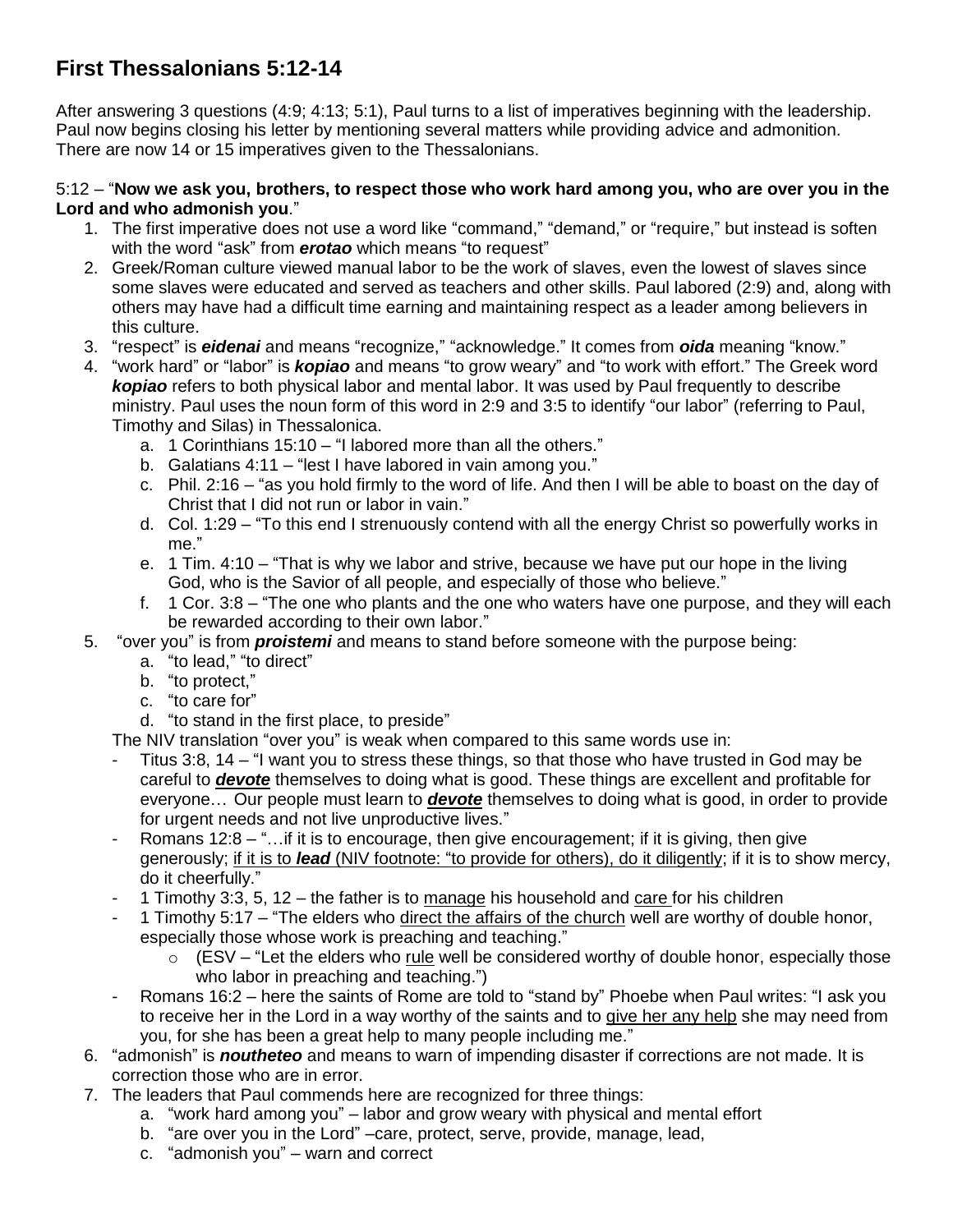# 5:13 – "**Hold them in the highest regard in love because of their work**."

1. "highest regard" is from two Greek words:

"highest" – *huperekperissou* , or *hyper-ek-perissou*, which is an adverb meaning "exceedingly high" and "very high". This is a double compound of an already strong adverb "abundantly." In a sense, it is a triple intensive adverb which is also used by Paul in Ephesians 3:20 where it is translated "immeasurably more" in the NIV, "far more abundantly" in the ESV and "exceeding abundantly above" in the KJ.

- i. *Hyper* means "exceedingly."
- ii. *Ek* means "more."
- iii. *Perissou* means "abundantly."
- b. "regard" is from *hegeomai* which means "to consider" and "to esteem" or "to honor."
- 2. No noun is used to indicate a title such as "overseer," "elder," "deacon." These leaders are recognized because of their WORK not their title or office or appointment.
- 3. "in love" qualifies what the "regard" these leaders are to receive. It is in Christian love, not in worldly fanfare or celebrity status or as "the great man anointed of God," but in Christian love.
- 4. Instead of offices Paul identifies them by their work and for their labor, NOT by their title, office or assigned position. This answering the question: What comes first, the title or the work? What comes first, the position or the product? In this case the work and the product identify the leader, not the title and not the assigned position.

# "**Live in peace with each other**."

5:14 – "**And we urge you, brothers**,…" This is addressed to the whole community as has been the whole letter, but it may fall to the leaders mentioned above to take action since some form of leadership will be required to administer these four imperatives

- 1. "**warn those who are idle**,…"
	- a. "idle" is probably a bad translation that never appeared until 1948 in the RSV. The KJ had correctly translated it "the unruly." This should be translated "disorderly, so, at least, this could be translated "warn those who are idle and disruptive."
	- b. The Greek word *ataktos* literally means "out of line" and seems to always refer to disorderly or disruptive conduct
	- c. This is the corrective action needed to follow-up the teaching from 1 Thessalonians 4:9-12 concerning those who disdained labor and used the generosity of other wealthy believers to provide their living. (This generosity is referred to and encouraged in 1 Thes. 4:9-12 as "brotherly love.")
	- d. In the Thessalonians case they were "out of line," but instead of behaving disorderly, they became idle living off the goodness of others. This living off the money and donations of others could have led to a disorderly state and ruined the peace in the community.
- 2. "**encourage the timid**,…" The "timid" would be those who did not want to continue or could not continue in the faith because of hardships or persecution. "Encourage" also has the idea of "persuade."
- 3. "**help the weak**,… The "weak" could be referring to those who suffered physical sickness or struggled with a weak faith. Key point: The strong were not to disdain the weak if it be physical or in regards to faith. See Romans 15:1 and 14:1
- 4. "**be patient with everyone**." "Patient" is not the word *hupomone* which generally refers to enduring difficult situations. This is the word *makrothymeite* which focuses on long suffering in personal relationships.

#### 5:15 – "**Make sure that nobody pays back wrong for wrong, but always try to be kind to each other and to everyone else**."

- 1. There may have been a tendency to pay back persecutors with some form of retaliation: lies, slander, intimidation, refusal to do business, terrorism, etc.
- 2. Principle is found in Matt. 5:39-40 and Romans 12:19